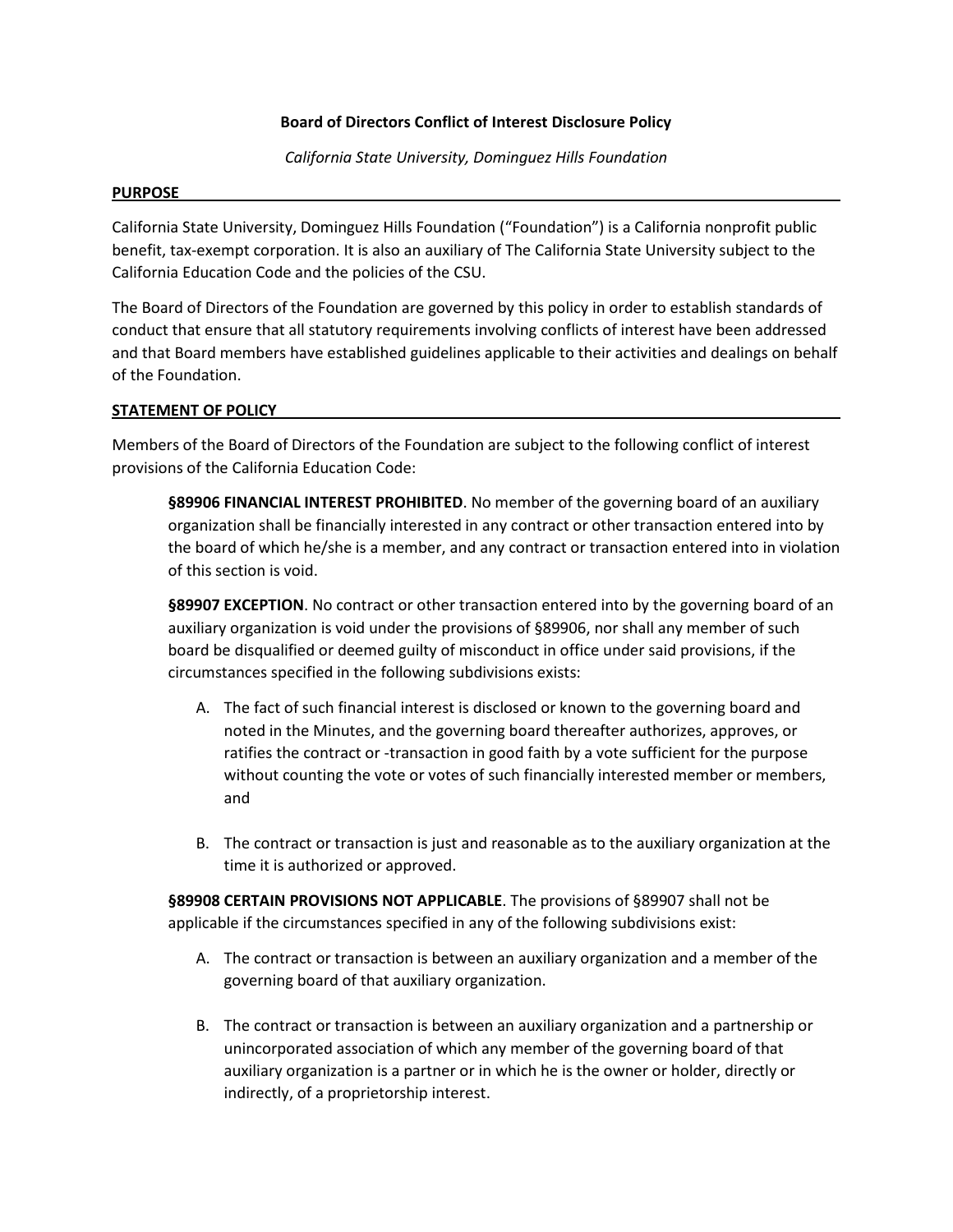- C. The contract or transaction is between an auxiliary organization and a corporation in which any member of the governing board of that auxiliary organization is the owner or holder, directly or indirectly, of five (5) percent or more of the outstanding common stock.
- D. A member of the governing board of an auxiliary organization is interested in a contract or transaction within the meaning of §89906, and without first disclosing such interest to the governing board at a public meeting of the board, influences or attempts to influence another member or members of the board to enter into the contract or transaction.

# **§89909 UNLAWFUL TO UTILIZE NONPUBLIC INFORMATION FOR PERSONAL PECUNIARY GAIN**.

It is unlawful for any person to utilize any information, not a matter of public record, which is received by him/her by reason of his/her membership of the governing board of an auxiliary organization, for personal pecuniary gain, regardless of whether he/she is or is not a member of the governing board at the time such gain is realized.

A. Each member of the Board of Directors shall on annual basis review prior year transactions and relationships and acknowledge in writing compliance with the above statutory provisions.

# **PROCEDURES**

- 1. Members of the Board of Directors shall consult with the Foundation Chair and Foundation Chief Operating Officer/Chief Financial Officer regarding transactions or relationships that may constitute a Conflict of Interest. If a Conflict of Interest is deemed to exist pursuant to such initial consultation, it shall first be reported to the Audit Committee to devise and recommend to the Board a proposed resolution of, or course of action with respect to, the Conflict of Interest.
- 2. If a Conflict of Interest is deemed by the Foundation Chair and Foundation Chief Operating Officer/Chief Financial Officer to exist, the Audit Committee shall place the matter on the regular meeting agenda for appropriate action by the Board of Directors. The Board shall discuss the matter in open session, allowing the Director whose conduct is at issue to provide an explanation. The Board shall then by majority vote (not including the vote of any Director whose conduct is at issue) take action regarding the matter. Such action may include, but is not limited to, validation of the transaction pursuant to §89907, if available, validation of the transaction with conditions, censure or removal of the Director, rescission of the transaction, or any other action deemed appropriate by the Board.
- 3. If a transaction is proposed that may constitute a Conflict of Interest, the Foundation Chair and Foundation Chief Operating Officer/Chief Financial Officer shall determine whether the proposed transaction represents a conflict that would violate §89906 and, if so, whether to present the proposed transaction to the Board for possible approval in accordance with §89907, if available, or whether the proposed transaction should not be pursued.